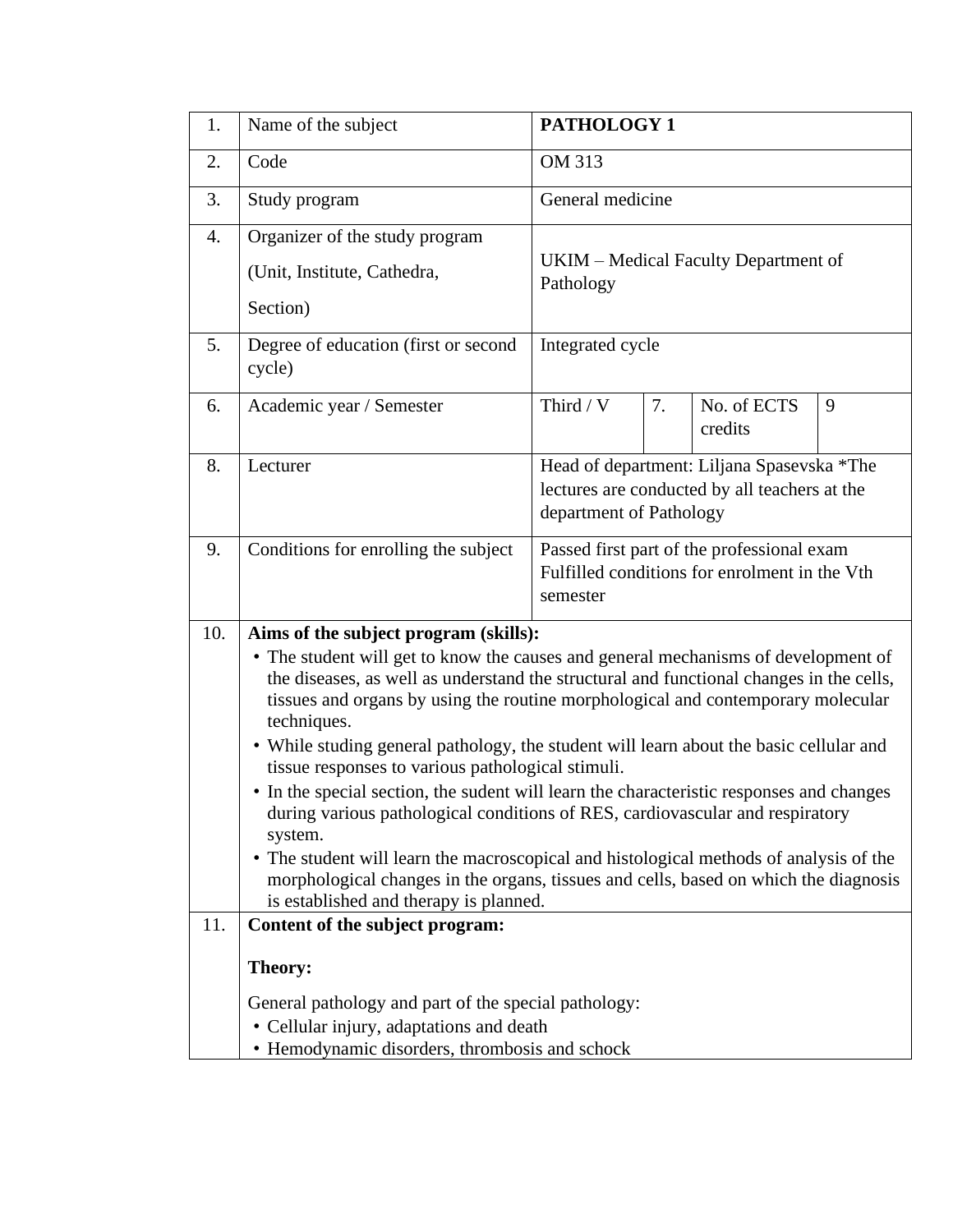|     | • Acute and chronic inflammation<br>• Tissue regeneration and reparation<br>• Specific inflammation<br>• Genetic diseases<br>• Immunopathology<br>• Environmental and nutritional diseases<br>• Pathology of the neoplasia<br>• Pathology of the reticuloendothelial system<br>• Pathology of the cardiovascular system<br>• Pathology of the respiratory system |      |                   |                                                       |                                                                   |  |  |
|-----|------------------------------------------------------------------------------------------------------------------------------------------------------------------------------------------------------------------------------------------------------------------------------------------------------------------------------------------------------------------|------|-------------------|-------------------------------------------------------|-------------------------------------------------------------------|--|--|
|     | <b>Practical training:</b>                                                                                                                                                                                                                                                                                                                                       |      |                   |                                                       |                                                                   |  |  |
|     | Learning the skills of microscopic analysis and diagnostics on histopathological<br>slides, dissection and macroscopic analyses of surgical specimens, autopsy<br>technique, interpretation of the changes with determination of the basic disease<br>and immediate cause of death; altogether, practical application of the acquired<br>theoretical knowledge.  |      |                   |                                                       |                                                                   |  |  |
| 12. | Methods of learning: Interactive lecutres, practical excercises / seminars                                                                                                                                                                                                                                                                                       |      |                   |                                                       |                                                                   |  |  |
| 13. | Total time available                                                                                                                                                                                                                                                                                                                                             |      |                   | 270 classes<br>Credits 9x30 classes per 1 credit= 270 |                                                                   |  |  |
|     |                                                                                                                                                                                                                                                                                                                                                                  |      |                   | and<br>seminars=<br>learning)                         | 270-135 theoretical classes, excercises<br>classes<br>home<br>135 |  |  |
| 14. | Distribution of the available time                                                                                                                                                                                                                                                                                                                               |      |                   |                                                       |                                                                   |  |  |
| 15. | Forms of teaching                                                                                                                                                                                                                                                                                                                                                | 15.1 | Lessons           |                                                       | 75 classes                                                        |  |  |
|     | activities                                                                                                                                                                                                                                                                                                                                                       |      |                   | theoretical lessons                                   |                                                                   |  |  |
|     |                                                                                                                                                                                                                                                                                                                                                                  | 15.2 | Exercises         |                                                       | Exercises: 60 classes                                             |  |  |
|     |                                                                                                                                                                                                                                                                                                                                                                  |      | (laboratory),     |                                                       |                                                                   |  |  |
|     |                                                                                                                                                                                                                                                                                                                                                                  |      | seminars,<br>work | team                                                  |                                                                   |  |  |
| 16. | Other forms of                                                                                                                                                                                                                                                                                                                                                   | 16.1 | Project tasks     |                                                       | Facultative                                                       |  |  |
|     | activities                                                                                                                                                                                                                                                                                                                                                       | 16.2 | Independent tasks |                                                       | Facultative                                                       |  |  |
|     |                                                                                                                                                                                                                                                                                                                                                                  | 16.3 |                   | Home learning                                         | 135 classes                                                       |  |  |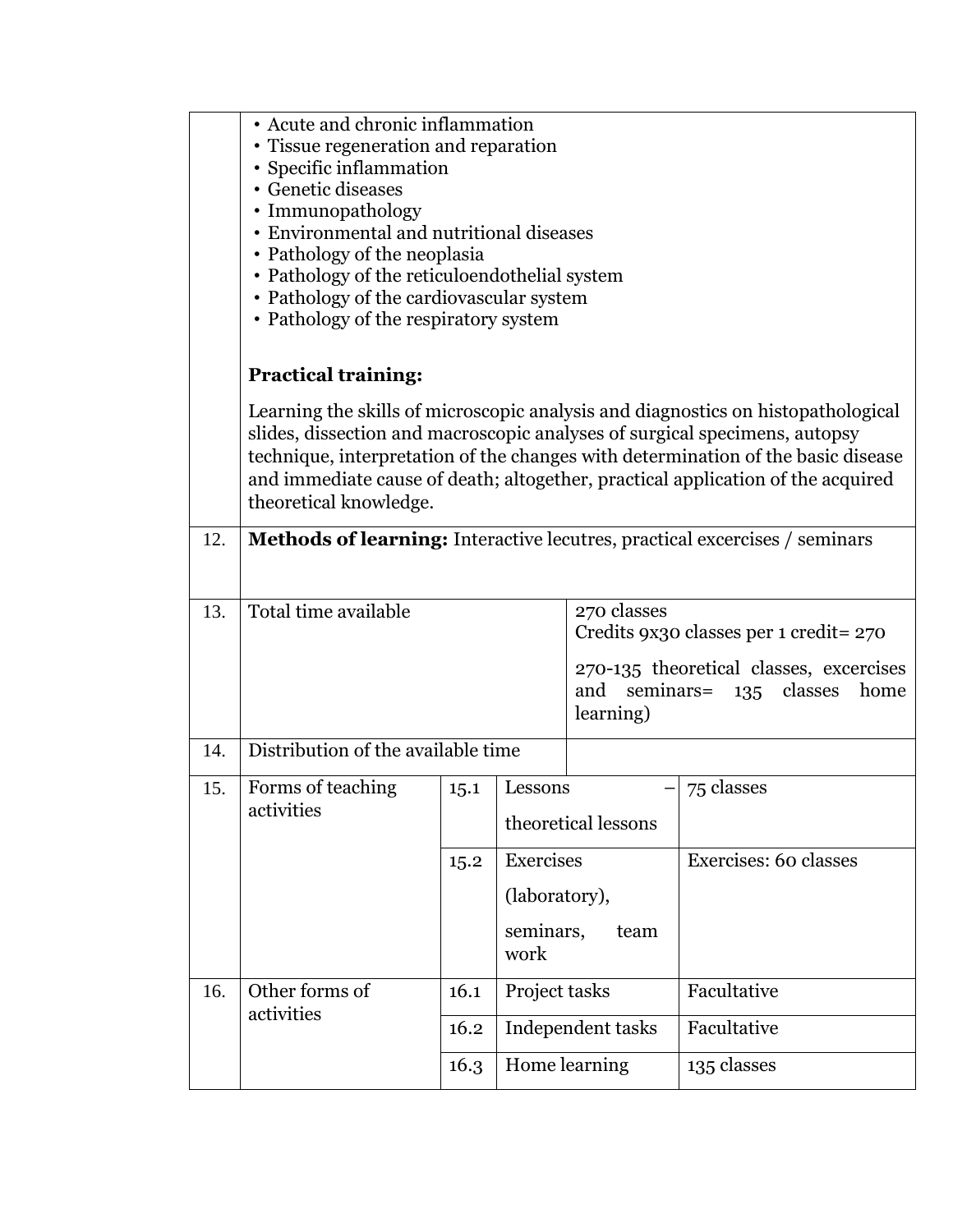| 17. | Evaluation |              | points                                                                                                                                                                                                                                                                                                                                          |  |                      |  |  |
|-----|------------|--------------|-------------------------------------------------------------------------------------------------------------------------------------------------------------------------------------------------------------------------------------------------------------------------------------------------------------------------------------------------|--|----------------------|--|--|
|     | 17.1       | <b>Tests</b> |                                                                                                                                                                                                                                                                                                                                                 |  | min-max              |  |  |
|     |            |              | Continuous checks of knowledge* points $12 - 20$                                                                                                                                                                                                                                                                                                |  |                      |  |  |
|     |            |              | Continuous checks of knowledge (colloquium):                                                                                                                                                                                                                                                                                                    |  |                      |  |  |
|     |            |              |                                                                                                                                                                                                                                                                                                                                                 |  |                      |  |  |
|     |            |              | Covering the following areas of Pathology 1:                                                                                                                                                                                                                                                                                                    |  |                      |  |  |
|     |            |              | The first colloquium:                                                                                                                                                                                                                                                                                                                           |  |                      |  |  |
|     |            |              | Cellular injury, adaptations and death<br>1.<br>Hemodynamic disorders, thrombosis and shock<br>2.<br>Acute and chronic inflammation The second<br>3.<br>colloquium:<br>Tissue regeneration and reparation<br>1.<br>Specific inflammation<br>2.<br>3. Genetic diseases<br>Immunopathology<br>4.<br>Environmental and nutritional pathology<br>5. |  |                      |  |  |
|     |            |              | Students can obtain 12-20 points from one colloquium                                                                                                                                                                                                                                                                                            |  |                      |  |  |
|     |            | Final exam   | Oral part*<br>points                                                                                                                                                                                                                                                                                                                            |  | min-max<br>$13 - 23$ |  |  |
|     |            |              | Practical part**<br>points                                                                                                                                                                                                                                                                                                                      |  | $13 - 23$            |  |  |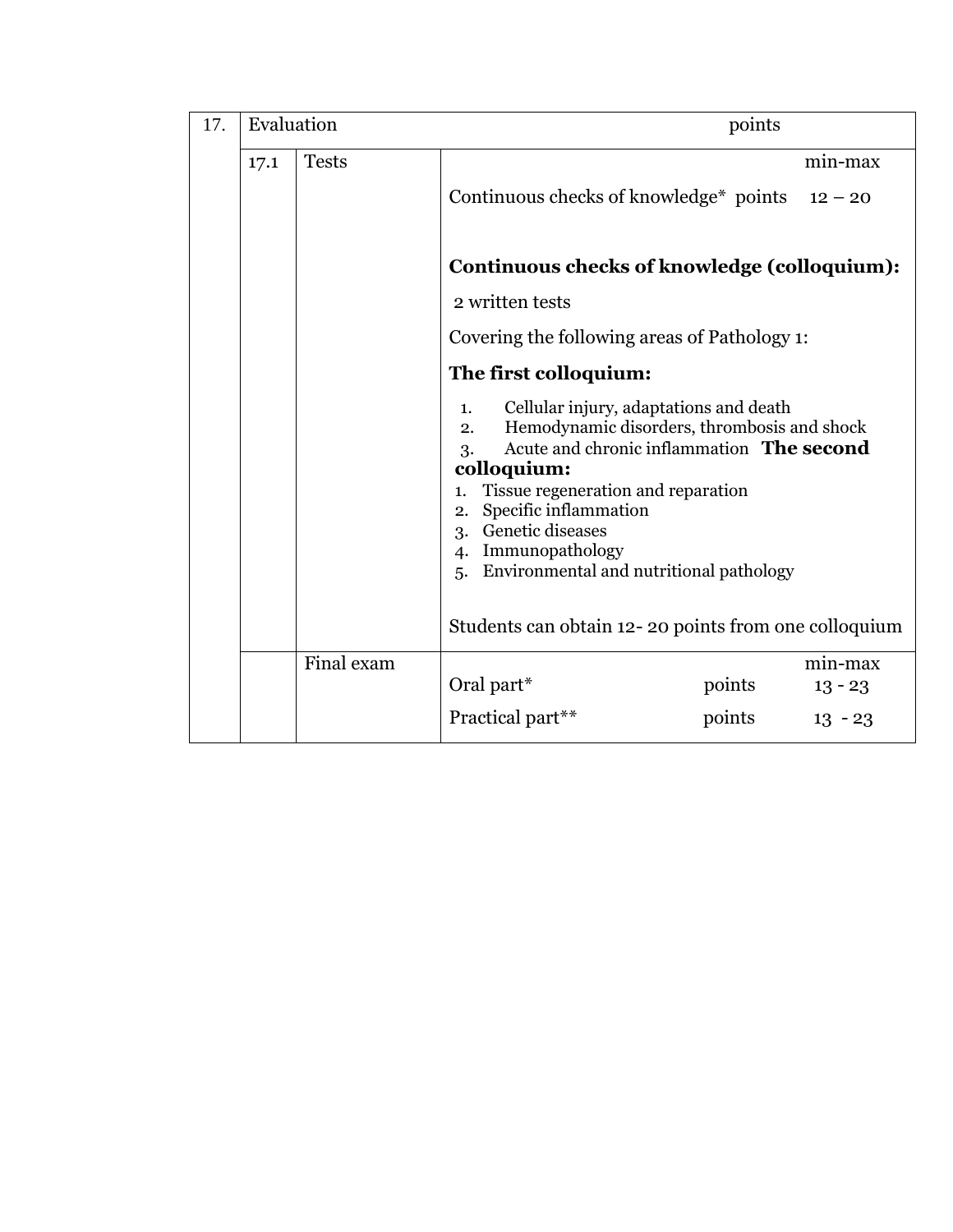|      |                                                   | *Oral part (integrative) - 2 questions from the<br>fields of pathology of neoplasia, RES, cardiovascular<br>system and respiratory system, as well as integrative<br>knowledge of pathology important for understanding<br>of the entire subject and medical practice. |
|------|---------------------------------------------------|------------------------------------------------------------------------------------------------------------------------------------------------------------------------------------------------------------------------------------------------------------------------|
|      |                                                   | (for grade $10=21-23$ points; for $9=19-20$ points; for                                                                                                                                                                                                                |
|      |                                                   | $8=17-18$ points; for $7=15-16$ points; for $6=13-14$ points)                                                                                                                                                                                                          |
|      |                                                   | **Practical part (according to the catalogue of<br>skills): microscopic analysis and diagnosis of<br>histopathological slides, dissection and macroscopic<br>analyses of surgical specimens.                                                                           |
|      |                                                   | (for grade $10=21-23$ points; for $9=19-20$ points; for                                                                                                                                                                                                                |
|      |                                                   | $8=17-18$ points; for $7=15-16$ points; for $6=13-14$ points)                                                                                                                                                                                                          |
|      |                                                   | The student must get at least the minimum points for<br>each part of the exam in order to get the points from<br>the final exam. Otherwise, the exam is considered to be<br>failed.                                                                                    |
| 17.2 | Seminar /                                         | $min - max$                                                                                                                                                                                                                                                            |
|      | project<br>(presentation:<br>written and<br>oral) | Seminar work<br>$1 - 2$ points                                                                                                                                                                                                                                         |
| 17.3 | Active                                            | $min - max$                                                                                                                                                                                                                                                            |
|      | participation                                     | Theoretical lessons*<br>points<br>$1 - 2$<br>Practical lessons**<br>points<br>$10 - 12$                                                                                                                                                                                |
|      |                                                   | *Attendance at theoretical lessons                                                                                                                                                                                                                                     |
|      |                                                   | Up to $35\%$<br>o points                                                                                                                                                                                                                                               |
|      |                                                   | 35%-70%<br>1 points                                                                                                                                                                                                                                                    |
|      |                                                   | 2 points<br>71%-100%                                                                                                                                                                                                                                                   |
|      |                                                   |                                                                                                                                                                                                                                                                        |
|      |                                                   | ** Practical excercises (24 groups of exercises lasting 4                                                                                                                                                                                                              |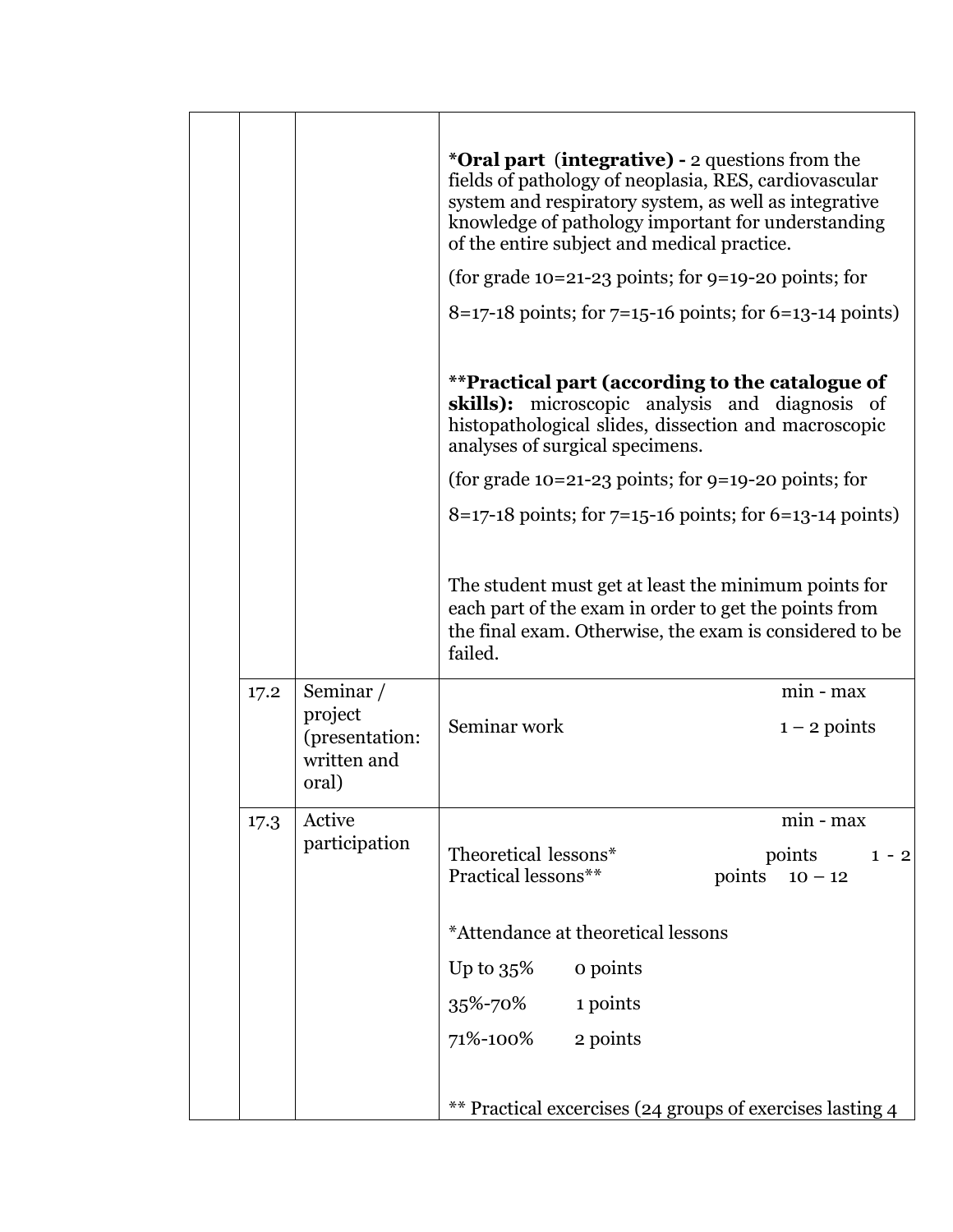|     |                                            | Attendance: 0.25 points                                                                                                                                                                         |                      |  |  |  |
|-----|--------------------------------------------|-------------------------------------------------------------------------------------------------------------------------------------------------------------------------------------------------|----------------------|--|--|--|
|     |                                            | Colloquium on missed exercise 0.25 points                                                                                                                                                       |                      |  |  |  |
|     |                                            |                                                                                                                                                                                                 |                      |  |  |  |
|     |                                            |                                                                                                                                                                                                 |                      |  |  |  |
|     |                                            |                                                                                                                                                                                                 |                      |  |  |  |
| 18. | Criteria for grading                       | Up to 59 points                                                                                                                                                                                 | $5$ (five) F         |  |  |  |
|     | (points / grade)                           | from 60 to 68<br>points                                                                                                                                                                         | $6$ (six) E          |  |  |  |
|     |                                            | from 69 to $76$<br>points                                                                                                                                                                       | $7$ (seven) D        |  |  |  |
|     |                                            | from $77$ to $84$<br>points                                                                                                                                                                     | $8$ (eight) C        |  |  |  |
|     |                                            | from 85 to 92<br>points                                                                                                                                                                         | $9 \text{ (nine)} B$ |  |  |  |
|     |                                            | from $93$ to $100$<br>points                                                                                                                                                                    | $10$ (ten) $A$       |  |  |  |
| 19. | Conditions for                             | <b>Conditional criteria:</b>                                                                                                                                                                    |                      |  |  |  |
|     | signature and for<br>taking the final exam | <b>Conditions for a signature</b>                                                                                                                                                               |                      |  |  |  |
|     |                                            | In order to get a signature, the student has to attend<br>the theoretical lessons, practical excercises and the<br>seminars, and to achieve at least minimum points<br>$(1+10 \text{ points}).$ |                      |  |  |  |
|     |                                            | <b>Conditions to take the final exam</b>                                                                                                                                                        |                      |  |  |  |
|     |                                            |                                                                                                                                                                                                 |                      |  |  |  |
|     |                                            | In order to take the final exam, the student has to                                                                                                                                             |                      |  |  |  |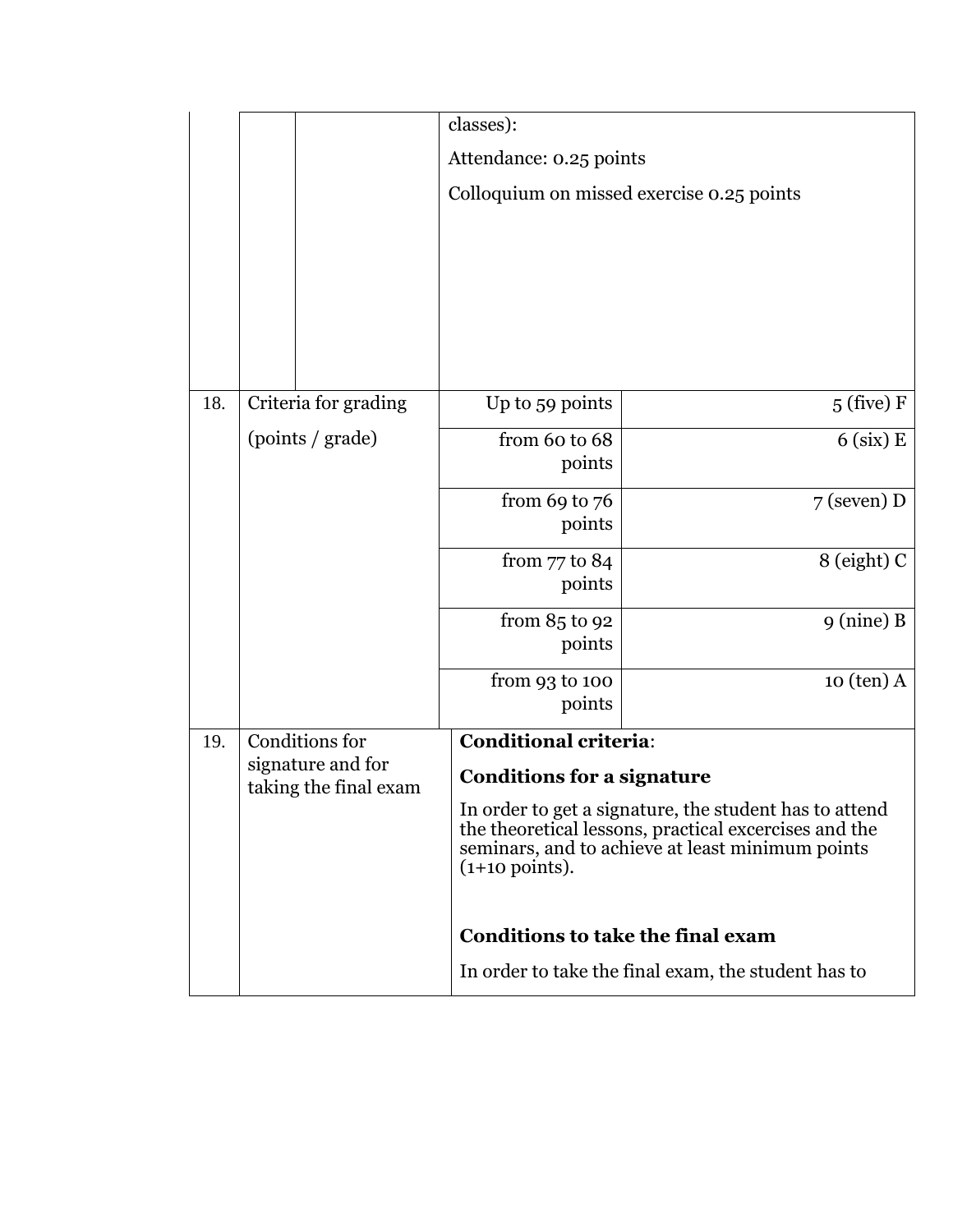|     |                                                  |                              |                                                       | achieve at least a minimum points for each of the<br>periodical evaluations separately (12+12 points), or<br>get at least 30% of the total number of points provided<br>for continous check of knowledge $(6+6$ points); during<br>session the student must take<br>the<br>exam<br>an<br>examination for the failed periodical evaluation(s)<br>first, and afterwards the student may proceed to the<br>final exam.<br>The final grade is formed according to the grading<br>table, based on the sum of the points earned from all<br>activities, continuous checks of knowledge and the<br>final exam. |                                               |                                         |      |
|-----|--------------------------------------------------|------------------------------|-------------------------------------------------------|---------------------------------------------------------------------------------------------------------------------------------------------------------------------------------------------------------------------------------------------------------------------------------------------------------------------------------------------------------------------------------------------------------------------------------------------------------------------------------------------------------------------------------------------------------------------------------------------------------|-----------------------------------------------|-----------------------------------------|------|
| 20. |                                                  | Teaching language            |                                                       | Macedonian                                                                                                                                                                                                                                                                                                                                                                                                                                                                                                                                                                                              |                                               |                                         |      |
| 21. | Method for monitoring<br>the quality of lectures |                              |                                                       | Student's anonymous evaluation of the subject,<br>teachers and associates involved in the educational<br>process.                                                                                                                                                                                                                                                                                                                                                                                                                                                                                       |                                               |                                         |      |
| 22. | Literature                                       |                              |                                                       |                                                                                                                                                                                                                                                                                                                                                                                                                                                                                                                                                                                                         |                                               |                                         |      |
|     |                                                  | <b>Mandatory literature</b>  |                                                       |                                                                                                                                                                                                                                                                                                                                                                                                                                                                                                                                                                                                         |                                               |                                         |      |
|     | 22.1                                             | No.                          | Author                                                |                                                                                                                                                                                                                                                                                                                                                                                                                                                                                                                                                                                                         | Title                                         | Publisher                               | Year |
|     |                                                  | $\mathbf{1}$                 | Kumar V, Cotran<br>RS, Robbins SL.                    |                                                                                                                                                                                                                                                                                                                                                                                                                                                                                                                                                                                                         | Basic Pathology.<br>7th ed.                   | W.B. Sounders<br>Company, Pilade        | 2003 |
|     |                                                  |                              | Robbins                                               |                                                                                                                                                                                                                                                                                                                                                                                                                                                                                                                                                                                                         |                                               | lphia                                   |      |
|     |                                                  | $\overline{2}$               | Винај<br>Абул Абас,<br>Нелсон Фаусто,<br>Ричард Мичел | Кумар,                                                                                                                                                                                                                                                                                                                                                                                                                                                                                                                                                                                                  | Основи<br>на<br>патологијата<br>според Робинс | Табернакул                              | 2010 |
|     |                                                  | 3                            | Катедра<br>патологија<br>група автори                 | $\Pi\mathbf{O}$                                                                                                                                                                                                                                                                                                                                                                                                                                                                                                                                                                                         | Избрани<br>поглавја<br>од<br>Патологија 1     | Медицински<br>факултет,<br>Скопје, УКИМ | 2010 |
|     |                                                  | $\overline{4}$               | Катедра<br>патологија<br>група автори                 | $\Pi{\bf 0}$                                                                                                                                                                                                                                                                                                                                                                                                                                                                                                                                                                                            | Практикум за<br>хистопатолошки<br>вежби       | Медицински<br>факултет,<br>Скопје, УКИМ | 2008 |
|     |                                                  | 5                            |                                                       |                                                                                                                                                                                                                                                                                                                                                                                                                                                                                                                                                                                                         |                                               |                                         |      |
|     | 22.2                                             | <b>Additional literature</b> |                                                       |                                                                                                                                                                                                                                                                                                                                                                                                                                                                                                                                                                                                         |                                               |                                         |      |